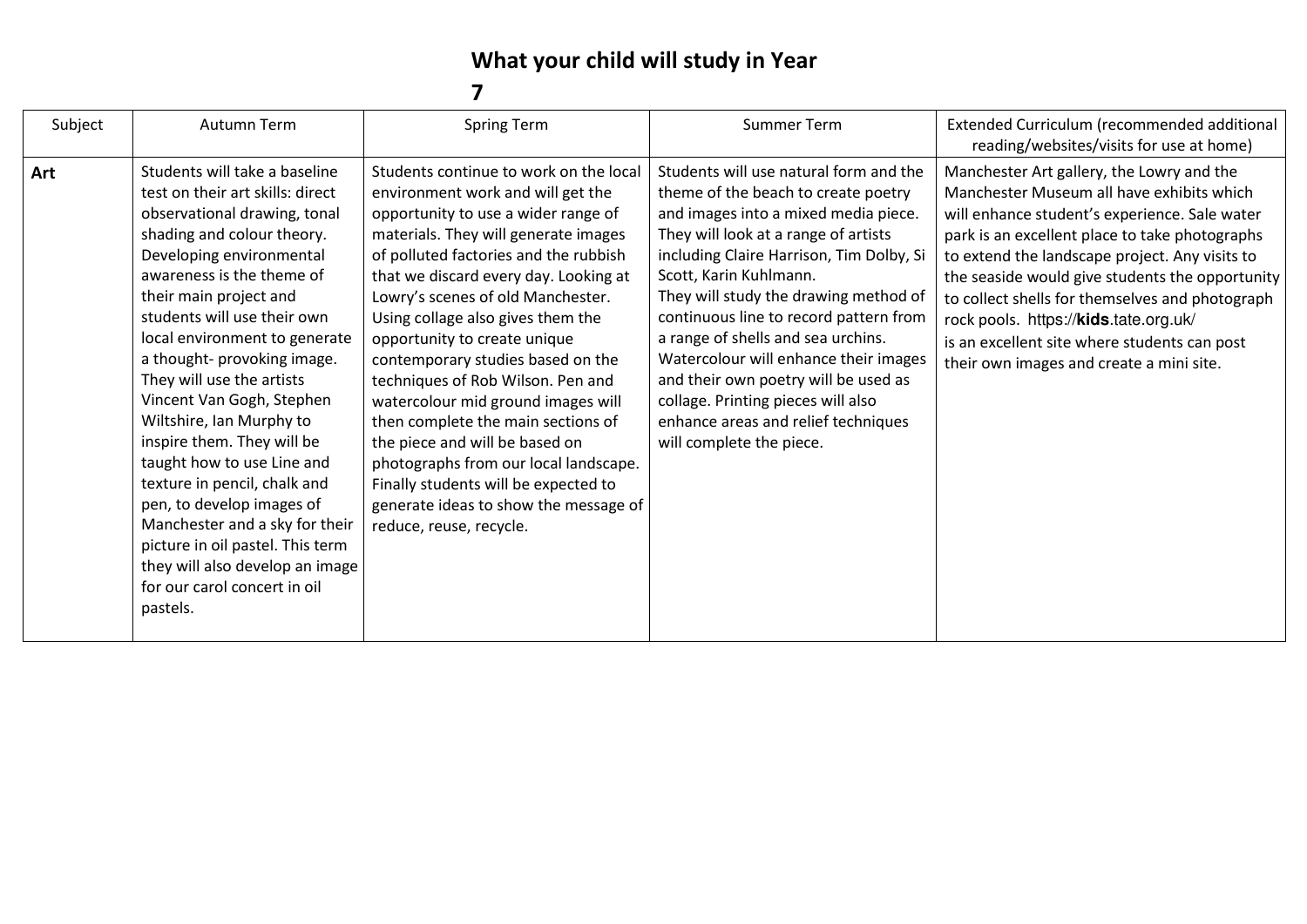| Computing    | Using media - Gaining support for a good cause                                                                                                                                                                                                                                                                                                                                                                                                                                  | www.codecademy.com/learn                     |
|--------------|---------------------------------------------------------------------------------------------------------------------------------------------------------------------------------------------------------------------------------------------------------------------------------------------------------------------------------------------------------------------------------------------------------------------------------------------------------------------------------|----------------------------------------------|
| One of three | During this unit, learners develop their understanding of information technology and digital literacy skills. They<br>will use the skills learnt across the unit to create a blog post about a real-world cause that they would like to gain                                                                                                                                                                                                                                    | https://code.org                             |
| rotations    | support for. Learners will develop software formatting skills and explore concerns surrounding the use of other<br>people's work, including licensing and legal issues.                                                                                                                                                                                                                                                                                                         | http://www.bbc.co.uk/education/subjects/zvc9 |
|              | <b>Networks</b>                                                                                                                                                                                                                                                                                                                                                                                                                                                                 | <u>q6f</u>                                   |
|              | This unit begins by defining a network and addressing the benefits of networking, before covering how data is<br>transmitted across networks using protocols. The types of hardware required are explained, as is wired and<br>wireless data transmission. Learners will develop an understanding of the terms 'internet' and 'World Wide Web',<br>and of the key services and protocols used. Practical exercises are included throughout to help strengthen<br>understanding. |                                              |
|              | <b>Programming – Scratch</b>                                                                                                                                                                                                                                                                                                                                                                                                                                                    |                                              |
|              | The aim of this unit and the following unit (Programming II) is to build learners' confidence and knowledge of the                                                                                                                                                                                                                                                                                                                                                              |                                              |
|              | key programming constructs. Importantly, this unit does not assume any previous programming experience, but                                                                                                                                                                                                                                                                                                                                                                     |                                              |
|              | it does offer learners the opportunity to expand on their knowledge throughout the unit. The main programming                                                                                                                                                                                                                                                                                                                                                                   |                                              |
|              | concepts covered in this unit are sequencing, variables, selection, and count-controlled iteration.                                                                                                                                                                                                                                                                                                                                                                             |                                              |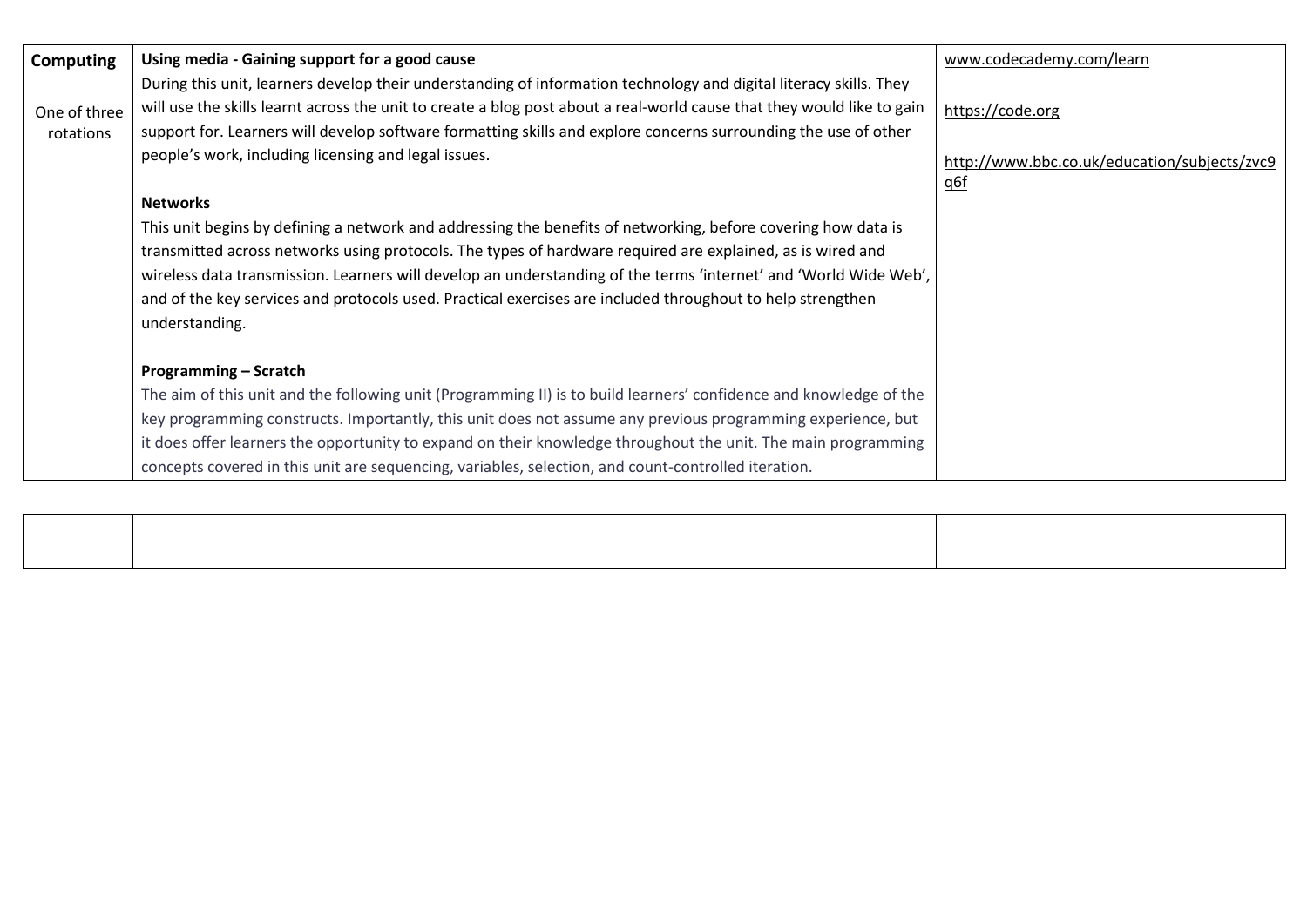| Design &<br><b>Technology</b> | <b>Technical principles</b>                                                                                                                                                                                                                                                                                                                                                                                                                                                                                                                                                                                                                                                                                                                                                                                                                                                                                                                                                                                                                                                                                                                                                                                                                                                                                                                                                                                                                                                | http://www.technologystudent.com/          |
|-------------------------------|----------------------------------------------------------------------------------------------------------------------------------------------------------------------------------------------------------------------------------------------------------------------------------------------------------------------------------------------------------------------------------------------------------------------------------------------------------------------------------------------------------------------------------------------------------------------------------------------------------------------------------------------------------------------------------------------------------------------------------------------------------------------------------------------------------------------------------------------------------------------------------------------------------------------------------------------------------------------------------------------------------------------------------------------------------------------------------------------------------------------------------------------------------------------------------------------------------------------------------------------------------------------------------------------------------------------------------------------------------------------------------------------------------------------------------------------------------------------------|--------------------------------------------|
| One of three<br>rotations     | The sources, origins, physical and working properties of the material categories or the components and<br>$\bullet$<br>systems, and their ecological and social footprint for timbers and boards.<br>The main energy sources available for use on Earth (including fossil fuels, nuclear fuel, bio-fuel, wind,<br>$\bullet$<br>hydro-electricity, the tides and the Sun), the ways in which they are used and the distinction between<br>renewable and non-renewable sources e.g. understanding of how to choose appropriate energy sources.<br>The functions of mechanical devices, to produce different sorts of movement, changing the magnitude<br>$\bullet$<br>and direction of forces.<br>They will look at a range of designers including Philippe Starck<br>$\bullet$<br><b>Designing &amp; making principles</b><br>Use different design strategies, such as collaboration, user-centred design and systems thinking, to<br>$\bullet$<br>generate initial ideas and avoid design fixation.<br>Develop, communicate, record and justify design ideas, applying suitable techniques, for example formal<br>$\bullet$<br>and informal 2D and 3D drawing, annotated sketches and CAD.<br>Using appropriate and accurate marking out methods - including measuring and reference points, lines<br>$\bullet$<br>and surfaces - use templates, jigs and/or<br>patterns, work within tolerances, and understand efficient cutting and how to minimise waste.<br>$\bullet$ | http://www.design-technology.info/home.htm |

|  | Use specialist tools and equipment appropriate to the materials or components used (including hand<br>tools, machinery, digital design and manufacture) to create a specific outcome. |  |
|--|---------------------------------------------------------------------------------------------------------------------------------------------------------------------------------------|--|
|  |                                                                                                                                                                                       |  |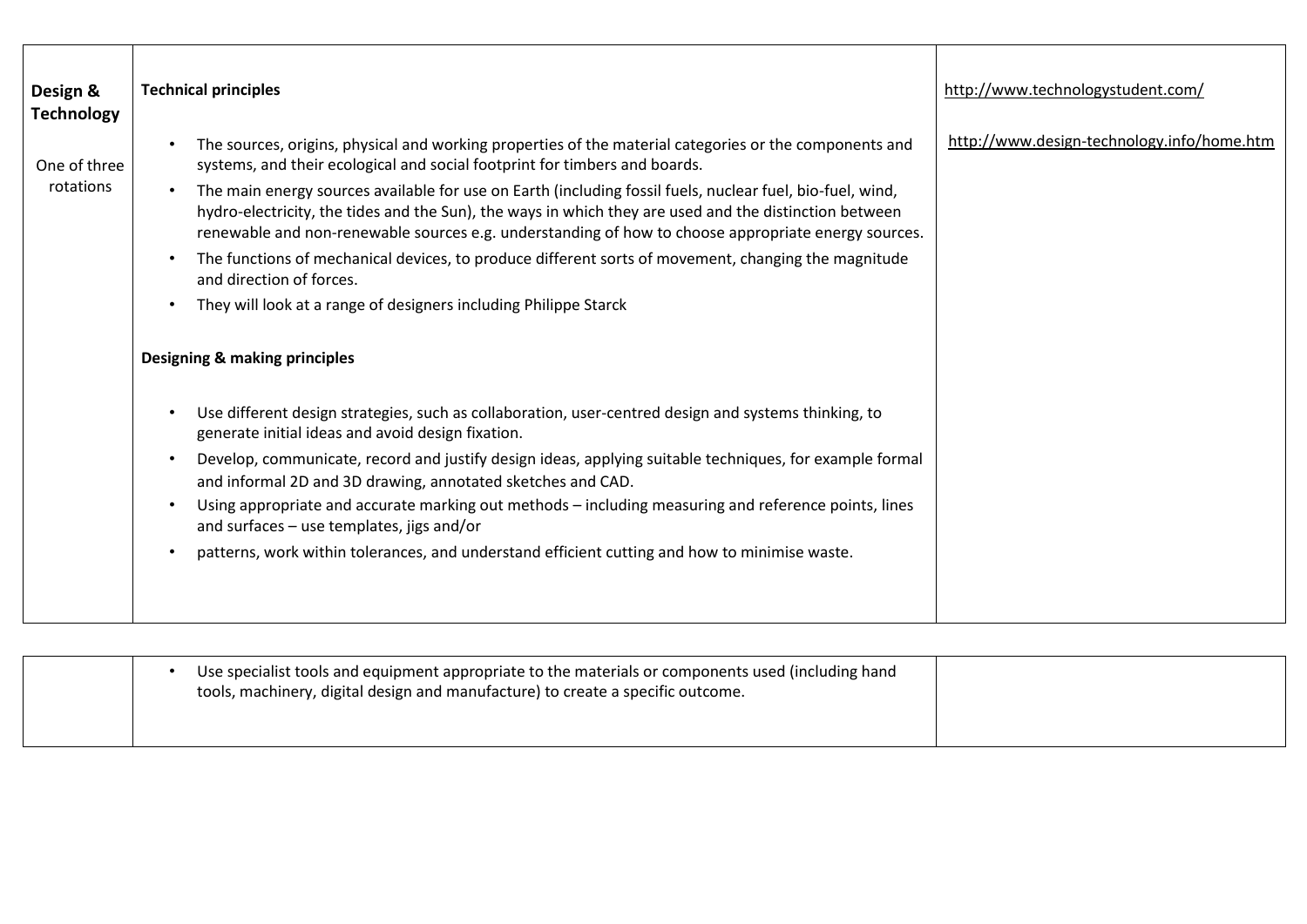| <b>Drama</b> | <b>Actors ToolKit Part 1</b>           | <b>Greek Theatre</b>                                                  | Characterisation                            | Theatre Trips are run through school year and                     |
|--------------|----------------------------------------|-----------------------------------------------------------------------|---------------------------------------------|-------------------------------------------------------------------|
|              | Introduction to Drama & basic          | Students study the origins of theatre                                 | Using the novel Charlie & the               | we encourage the students and their families                      |
|              | skills to build confidence. This       | and the Greek tragedy Medea.                                          | Chocolate Factory as a stimulus             | to visit the theatres in our community and                        |
|              | includes Body Language, Facial         | Students will perform extracts using                                  | students create a range of characters       | <b>Greater Manchester to experience as much</b>                   |
|              | Expressions, Voice, Tableau            | voice, abstract movement and choral                                   | using techniques (Hot Seating) and          | Live Theatre as possible.                                         |
|              | images and Role Play.                  | techniques.                                                           | performance skills.                         |                                                                   |
|              |                                        |                                                                       | Students are introduced to scripted         | Royal Exchange, Manchester (they hold                             |
|              | <b>Silent Movies</b>                   | <b>Storytelling Telling</b>                                           | work and are expected to memorise<br>lines. | regularl Family Days which are free)                              |
|              | Students will be introduced to         | Students explore scenarios based on a                                 |                                             | Waterside Arts Centre, Sale                                       |
|              | the stock characters and               | school trip to a waxwork museum and                                   |                                             | Garrick Theatre, Altrincham                                       |
|              | create their own melodrama,            | develop their basic performance skills.                               |                                             | Lowry Theatre, Salford                                            |
|              | using exaggeration and<br>intertitles. | They are introduced to key drama<br>techniques including split focus, |                                             | National TV & Radio Museum, Bradford                              |
|              |                                        | multirole, thought tracking and still                                 |                                             | (Free)                                                            |
|              |                                        | image.                                                                |                                             | Contact Theatre for Young People,                                 |
|              |                                        |                                                                       |                                             | Manchester (Often hold free events)                               |
|              |                                        |                                                                       |                                             |                                                                   |
|              |                                        |                                                                       |                                             | <b>KS3 Drama:</b>                                                 |
|              |                                        |                                                                       |                                             | http://www.bbc.co.uk/bitesize/ks3/english/sp                      |
|              |                                        |                                                                       |                                             | eakin g listening/drama/revision/1/ National                      |
|              |                                        |                                                                       |                                             | <b>Theatre</b>                                                    |
|              |                                        |                                                                       |                                             | http://www.youtube.com/user/ntdiscoverthe                         |
|              |                                        |                                                                       |                                             | atre?f eature=watch Sky Arts Channel 129 &                        |
|              |                                        |                                                                       |                                             | 130                                                               |
|              |                                        |                                                                       |                                             | <b>Digital Theatre</b><br>UK Cinemas now show shows from London's |
|              |                                        |                                                                       |                                             | National Theatre.                                                 |
|              |                                        |                                                                       |                                             | http://www.digitaltheatre.com/ Charlie                            |
|              |                                        |                                                                       |                                             | & the Chocolate Factory                                           |
|              |                                        |                                                                       |                                             | On jjmoodle there are links to the Ebook,                         |
|              |                                        |                                                                       |                                             | Audio Book & Film clips Greek Theatre                             |
|              |                                        |                                                                       |                                             | http://www.youtube.com/watch?v=JwtxtmJln                          |
|              |                                        |                                                                       |                                             | ww                                                                |
|              |                                        |                                                                       |                                             |                                                                   |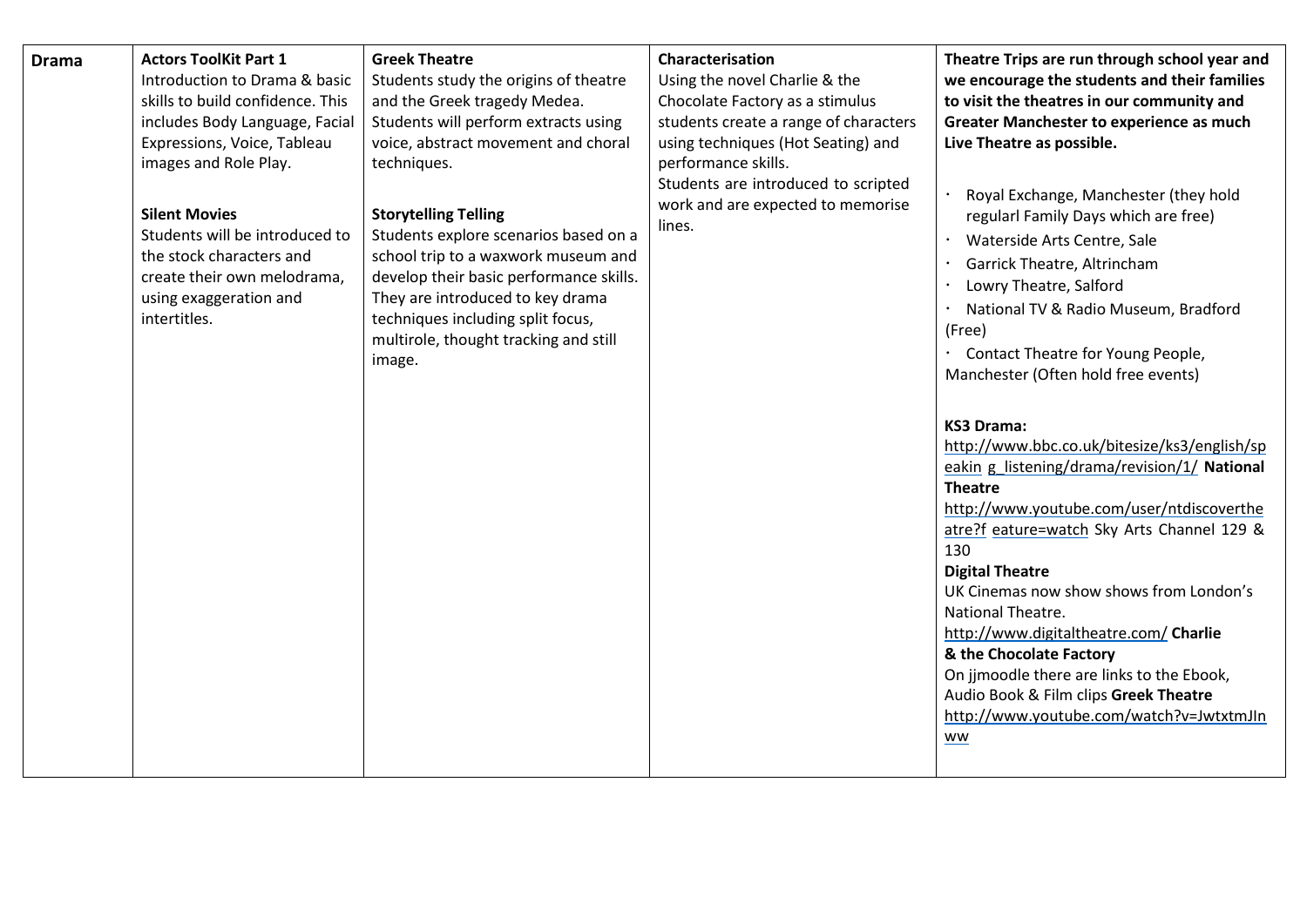| <b>English</b>                                                              | <b>Autobiography &amp; Roald Dahl:</b><br>In the absence this year of Y6<br>SATS, your child will explore a<br>range of activities that will<br>enable us to assess both their<br>reading and writing skills<br>within Autumn Term 1. They<br>will delve into the world of<br>Roald Dahl, exploring how<br>writers construct<br>autobiographical texts, as well<br>as unpicking the figurative<br>devices used in literature,<br>before experimenting with<br>these themselves.<br>The Lion, the Witch and the<br>Wardrobe<br>During the second half-term,<br>students will study the classic<br>novel 'The Lion, the Witch and<br>the Wardrobe' by CS Lewis,<br>focusing on how to analyse<br>language and structure, and<br>how to express their ideas<br>effectively in essay form. | <b>Writing Transformations</b><br>In Spring 1, we will return to creative<br>writing skills and will spend time<br>studying<br>'transformations' in a variety of<br>literary texts. During this study they<br>will develop their fictional writing skills<br>and grammatical knowledge before<br>writing their own description of a<br>character's transformation.<br><b>Place Poetry</b><br>Students then continue the year<br>studying a collection of poems loosely<br>linked by the theme of Place. These<br>poems will cover a range of styles,<br>forms and time periods. Students will<br>develop their skills of analysis and<br>essay writing and broaden their<br>appreciation and understanding of<br>poetic techniques. | <b>Genre Study</b><br>Students will then spend the final full<br>term of Year 7 studying a variety of<br>extracts and short stories from a range<br>of different genres, learning about the<br>genre conventions and style elements<br>typical of these stories. We will be<br>incorporating a range of both reading<br>and writing skills (analysis, close<br>reading, creative writing etc.). Their<br>final assessment task will be to write a<br>section of a story from their chosen<br>genre.<br><b>Exam Preparation</b><br>Within this final term, students will sit<br>a reading and writing examination at<br>the end of Year 7, so preparation for<br>these will be included within the<br>Summer Term's study. | Read other novels from the Chronicles of<br>Narnia, including The Magician's Nephew,<br>prequel to The Lion, the Witch and the<br>wardrobe.<br>Research C.S.Lewis, the book's author and try<br>one of his more challenging adult stories.<br>Read other poems by the poets you have<br>studied, including Poems of Innocence and<br>Experience by William Blake.<br>Read one of the books you were introduced to<br>in the extracts for Writing Transformations.<br>Read a range of short stories from different<br>genres.<br>Explore other Roald Dahl texts - perhaps have a<br>go at creating your own bank of short stories, to<br>further develop your writing skills. |
|-----------------------------------------------------------------------------|----------------------------------------------------------------------------------------------------------------------------------------------------------------------------------------------------------------------------------------------------------------------------------------------------------------------------------------------------------------------------------------------------------------------------------------------------------------------------------------------------------------------------------------------------------------------------------------------------------------------------------------------------------------------------------------------------------------------------------------------------------------------------------------|-------------------------------------------------------------------------------------------------------------------------------------------------------------------------------------------------------------------------------------------------------------------------------------------------------------------------------------------------------------------------------------------------------------------------------------------------------------------------------------------------------------------------------------------------------------------------------------------------------------------------------------------------------------------------------------------------------------------------------------|---------------------------------------------------------------------------------------------------------------------------------------------------------------------------------------------------------------------------------------------------------------------------------------------------------------------------------------------------------------------------------------------------------------------------------------------------------------------------------------------------------------------------------------------------------------------------------------------------------------------------------------------------------------------------------------------------------------------------|------------------------------------------------------------------------------------------------------------------------------------------------------------------------------------------------------------------------------------------------------------------------------------------------------------------------------------------------------------------------------------------------------------------------------------------------------------------------------------------------------------------------------------------------------------------------------------------------------------------------------------------------------------------------------|
| Food<br>Preparation<br>and<br><b>Nutrition</b><br>One of three<br>rotations | characteristics of raising agents used in scone making.                                                                                                                                                                                                                                                                                                                                                                                                                                                                                                                                                                                                                                                                                                                                | In year 7 the students develop a basic understanding of the requirements of a healthy diet through a combination<br>of written and practical sessions. Pupils learn basic food preparation techniques to make a range of dishes which<br>include Bolognese, Vegetable crudities and hummus, Carrot cake, Scones, Ratatouille, Salads (pasta and<br>couscous-based on Salad in a Jar brief) and Chicken kebabs. The pupils are given information about sensible<br>choices of school lunches and snacks. They learn some basic food science such as the functional and chemical                                                                                                                                                      |                                                                                                                                                                                                                                                                                                                                                                                                                                                                                                                                                                                                                                                                                                                           | Recipe books are available on SMHW.<br>http://www.bbc.co.uk/learning/subjects/food<br>and catering.shtml<br>http://www.foodafactoflife.org.uk/section.aspx<br>?siteId=20&sectionId=85                                                                                                                                                                                                                                                                                                                                                                                                                                                                                        |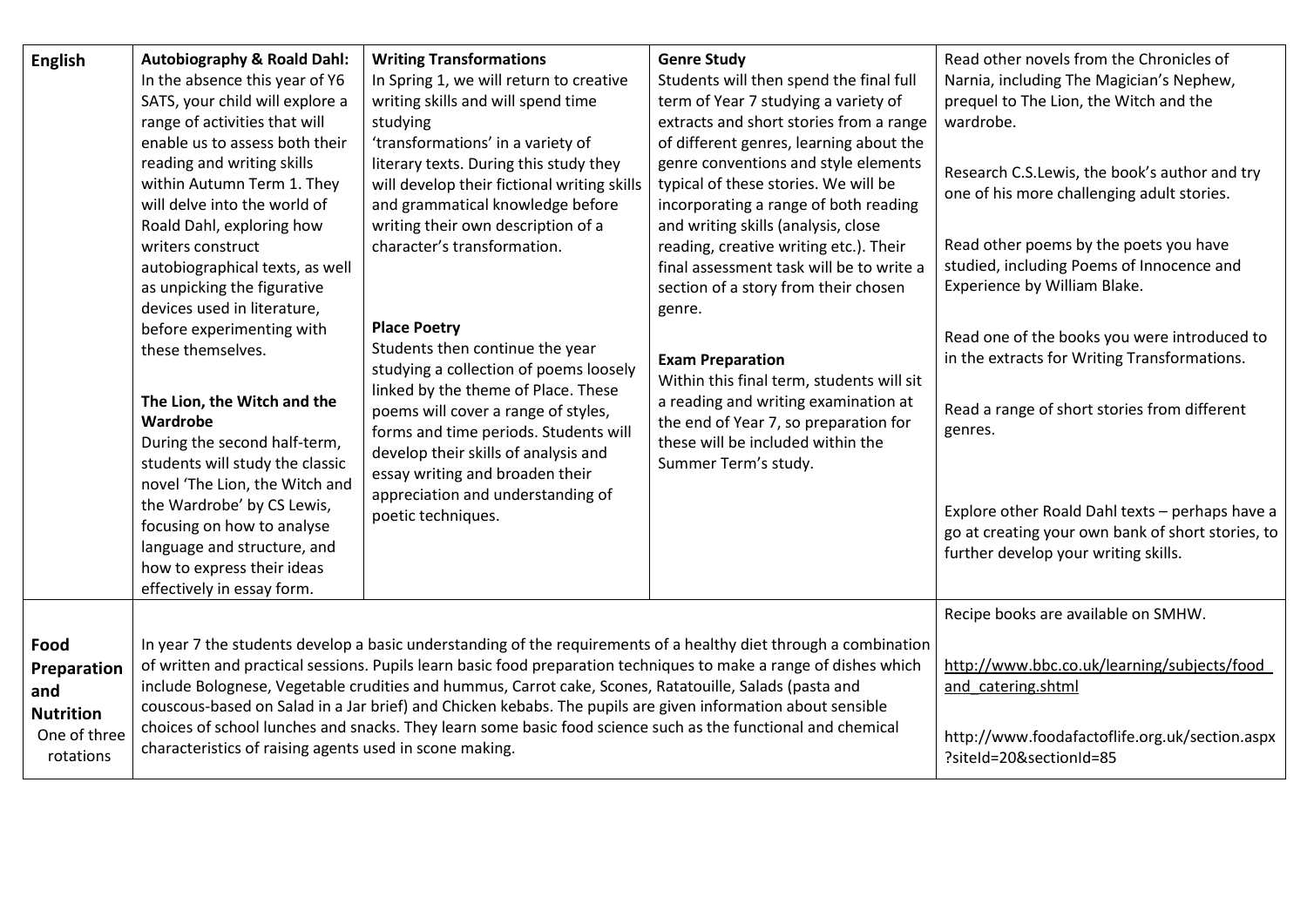|        | Introducing themselves  | Saying where you are from                        | School subjects                                    | www.linguascope.com      |
|--------|-------------------------|--------------------------------------------------|----------------------------------------------------|--------------------------|
| French | Greetings               | Talking about your family and pets               | Giving opinions of subjects                        |                          |
|        | <b>Numbers</b><br>Dates | <b>Colours</b><br>Describing physical appearance | Telling the time<br>Talking about their timetable. | (see staff for password) |
|        |                         |                                                  |                                                    |                          |

| (Students<br>study either<br>Spanish OR        | Alphabet<br>Classroom objects and<br>equipment | Uniform | www.funwithlanguages.vacau.com |
|------------------------------------------------|------------------------------------------------|---------|--------------------------------|
| French<br>depending on<br>their year<br>group) | Classroom target language                      |         | www.digitaldialects.com        |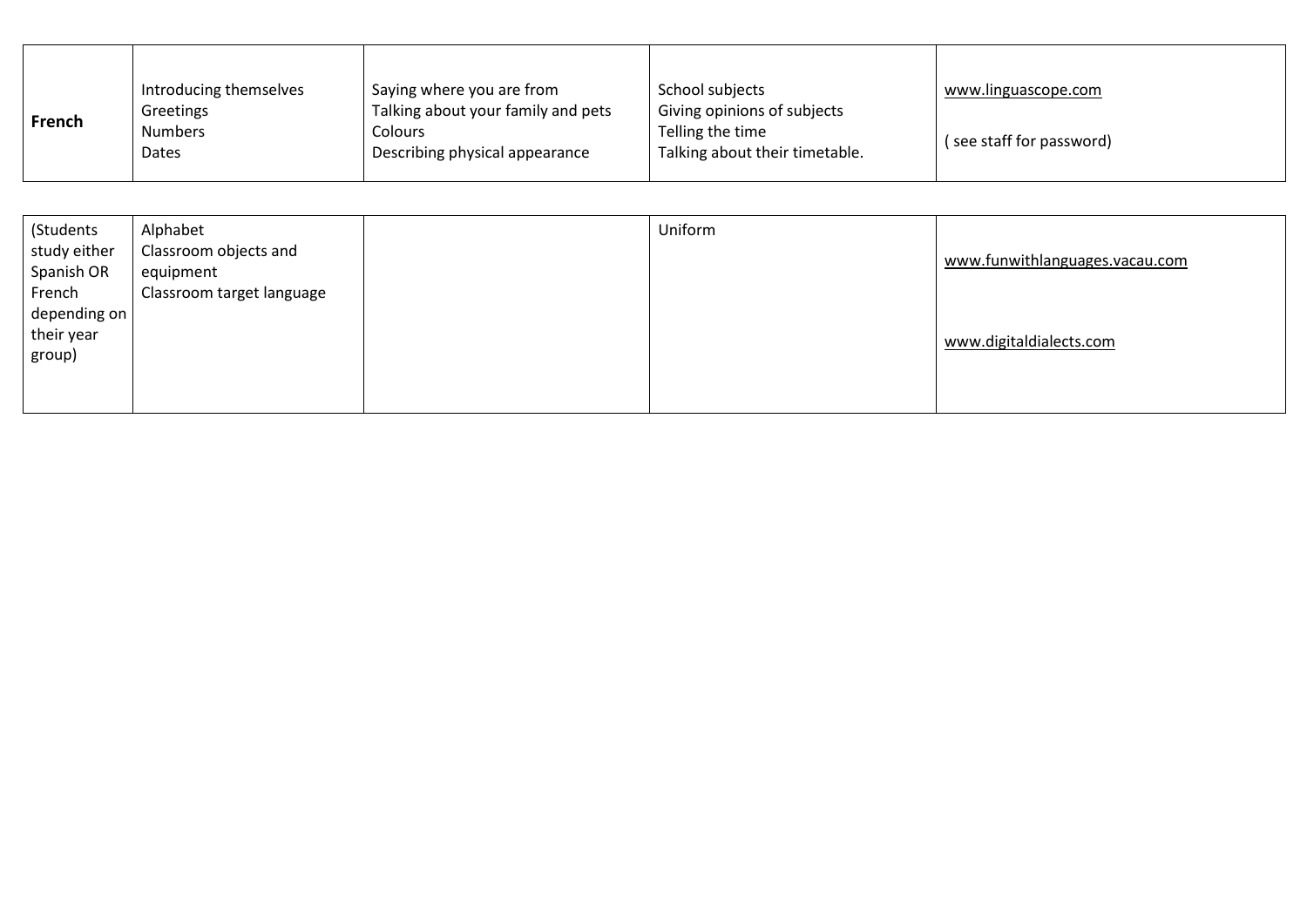| Topic 1 - Where am I?<br><b>Topic 2- South America</b><br>Topic 3 - Extreme Environments<br><b>BBC Bitesize</b><br>What are the human and<br>1. What is the global atmospheric<br>1.<br><b>Baseline</b><br>Geography in the News<br>1.<br>2.<br>Where on Earth am I?<br>physical features of South America?<br>circulation system? Including link to<br>Cool Geography<br>Geography<br>How do I know where I<br>(mapping task/ DART TASK - fact file)<br>where and what are extreme<br>Horrible Geography Collection<br>3.<br>How was the largest mountain<br>Manchester Walking Tour<br>am?<br>2.<br>environments?<br>range created? (Fold mountain)<br>2.<br>What are the climates of the<br>Salford Quays<br>4.<br>Where do people live?<br>3. What are the opportunities<br>5.<br>Why choose<br>Tundra and desert like? (compare)<br>Bear Grylls Desert Survival<br>3.<br>Manchester? 6. How have<br>in Peru?<br>Climate graphs<br>Ben Fogel - Race to the Poles<br>(tourism/HEP/mining/farming)<br>3.<br>How do plants and animals<br>Manchester's physical features<br>influenced its development?<br>4. What are the challenges in Peru?<br>adapt to the desert environment?<br>(tourism/HEP/mining/farming)<br>What is the population<br>7.<br>4.<br>What are the opportunities and<br>of Manchester like?<br>Assessment: Should we<br>challenges of deserts?<br>5.<br>continue to use Peru for its resources?<br>5.<br>How do plants and animals<br>8.<br>Why is the UK and         |                              |                                   |                         |  |
|----------------------------------------------------------------------------------------------------------------------------------------------------------------------------------------------------------------------------------------------------------------------------------------------------------------------------------------------------------------------------------------------------------------------------------------------------------------------------------------------------------------------------------------------------------------------------------------------------------------------------------------------------------------------------------------------------------------------------------------------------------------------------------------------------------------------------------------------------------------------------------------------------------------------------------------------------------------------------------------------------------------------------------------------------------------------------------------------------------------------------------------------------------------------------------------------------------------------------------------------------------------------------------------------------------------------------------------------------------------------------------------------------------------------------------------------------------------------------------------------|------------------------------|-----------------------------------|-------------------------|--|
| Should we continue to use<br>how has the UK benefitted? 9<br>South America? (Do different<br>6.<br>Antarctica for its resources?<br>examples as groups - teach each<br>What would the UK look like<br>other) 7. What are tropical<br>without cities?<br>rainforests? 8. What are the causes of<br>Why did the river<br>10.<br>Topic 4 - Environmental Concerns<br>flood?<br>deforestation?<br>1. What is the Great Barrier Reef<br>9.<br>Who killed Chico Mendez?<br>11.<br>What tourism do we<br>garbage path?<br>have in the UK?<br>Literacy Task: To what extent<br>10.<br>2.<br>How are humans damaging the<br>question - Can tribes still exit in the<br>12.<br>Why do we have<br>oceans?<br>Amazon Rainforest?<br>national parks?<br>Is there a future for the Great<br>3.<br>What are the human and<br>What are the Three<br>11.<br>13.<br><b>Barrier Reef?</b><br>Peaks?<br>physical features of Brazil?<br>Should we continue to use<br>4.<br>What is the climate like in<br>Who is Old Harry?<br>12.<br>14.<br>palm oil? 5. How can we use the<br>Brazil?<br>Tropical Rainforest sustainably?<br>Why do people live in Favela's?<br>13.<br>Should everyone become<br>6.<br>14. DART Task: Did the Olympics<br>vegan?<br>improve the quality of life of the<br>What is the future of the Aral<br>7.<br>residents of Brazil?<br>Sea? 8. What is the future for our<br>15. Why is there 10 million tonnes of<br>energy resources?<br>salt in Bolivia?<br>9. What are futurist cities? | Manchester multicultural and | How does ecotourism benefit<br>6. | adapt to tundra biomes? |  |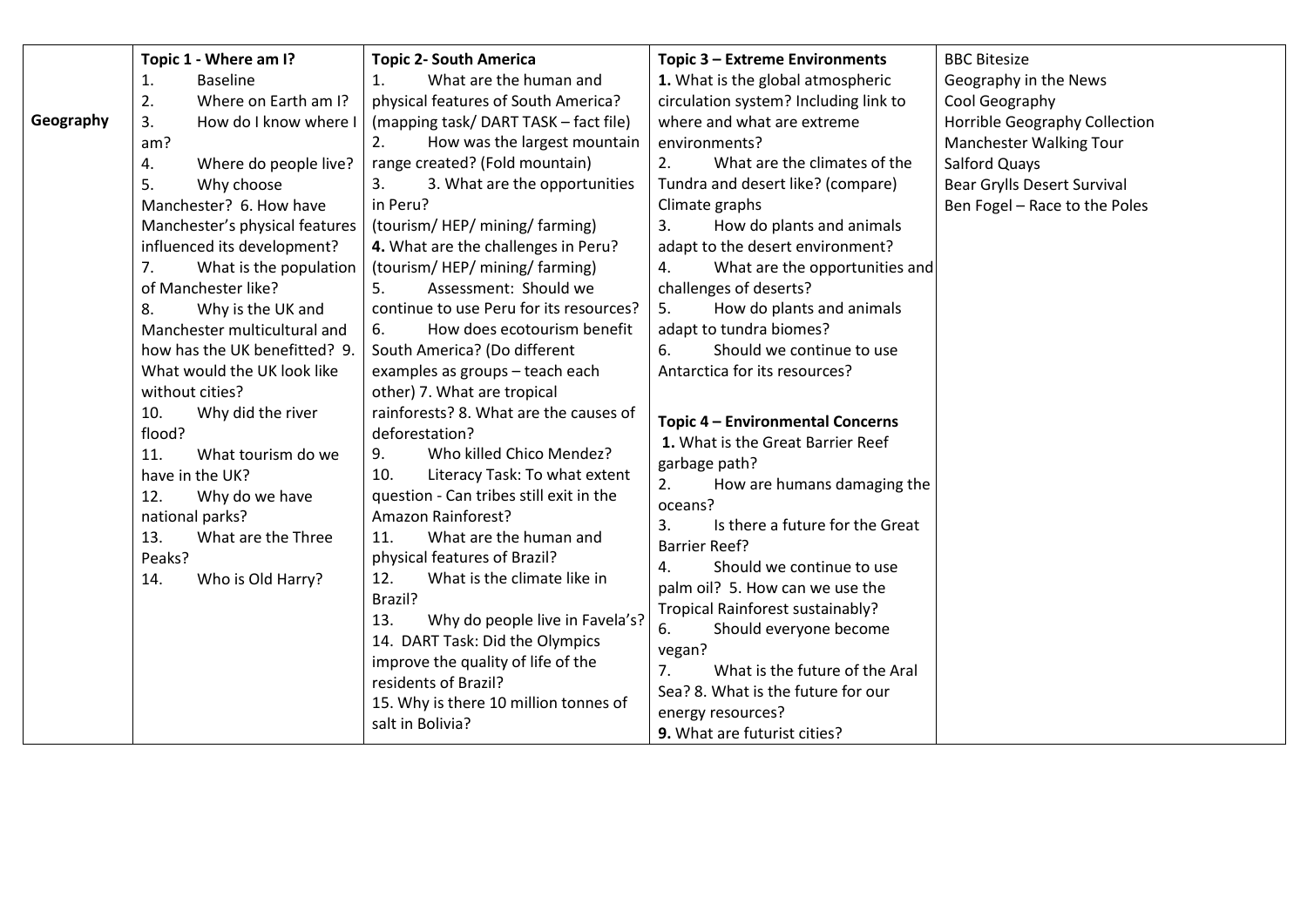| <b>History</b> | <b>Skills</b><br>➤<br><b>Baseline Assessment</b><br>≻<br>Mystery of Otzi the<br>Iceman<br>Pre 1066 Migration<br>Where did early migrants<br>and settlers come from?<br>$\blacktriangleright$<br>England under Roman rule<br>Arrival of the Anglo Saxons<br>- invaders or founders?<br>Vikings - murderous<br>➤<br>invaders or peaceful<br>settlers?<br><b>Norman Conquest 1066</b><br>What was England like<br>before 1066?<br>Who should be king in<br>≻<br>1066?<br>Invasion in the North<br>➤<br>➤<br>What happened at the<br><b>Battle of Hastings?</b><br>Why did Harold, King of<br>➤<br>England, lose Battle of<br>Hastings? (extended<br>writing)<br>How did William keep<br>≻<br>control? | <b>Religion in Medieval England</b><br>$\triangleright$ Why was the Church important -<br>heaven and hell?<br>➤<br>Religion and its influence in<br>society<br>Why was the Archbishop of<br>$\blacktriangleright$<br>Canterbury murdered?<br>$\triangleright$ Jerusalem – worth dying for?<br>Crusades<br>Did the Crusades change the Holy<br>➤<br>Land?<br><b>Medieval Monarchs</b><br>$\triangleright$ Who were the Medieval<br>Monarchs?<br>$\triangleright$ How important were medieval<br>Queens - Matilda and Eleanor<br>Aquitaine?<br>King John - unlucky or useless?<br>Edward I - a popular Monarch.<br>(Wales and Scotland)<br><b>Medieval Medicine</b><br>$\triangleright$ Medieval medicine<br>$\triangleright$ Where did the Black Death come<br>from? Causes and symptoms $\triangleright$<br>Prevent, cure or run way?<br>How terrible was the Black Death?<br>➤<br>(consequences)<br>How and why did the Peasants<br>revolt? | <b>Tudors and Stuarts</b><br>$\triangleright$ Who were the Tudors and how<br>diverse was Tudor England?<br>Religious changes under the<br>➤<br>Tudors - focus on reformation.<br>$\blacktriangleright$<br><b>Bloody Mary</b><br>Who was Queen Elizabeth I?<br>$\blacktriangleright$<br>➤<br>How precarious was Protestant<br>England? (include Mary Queen of<br>Scots)<br>$\blacktriangleright$<br>Elizabeth's privateers.<br>How and why did Tudor England<br>expand?<br><b>English Civil War</b><br>$\triangleright$ Why did the King and Parliament<br>fall out?<br>$\blacktriangleright$<br>Who was to blame for the English<br>Civil war?<br>$\blacktriangleright$<br>Why did Parliament win the war?<br>$\triangleright$ Why did the King lose his head?<br>$\blacktriangleright$<br>Life under Oliver Cromwell and<br>Puritans | <b>Horrible Histories</b><br>BBC websites / learning zone<br>The Terrible Tudors - Horrible Histories<br>BBC websites / learning zone<br>Black Tudors - Miranda Kaufmann<br>Fatal Throne: The wives of Henry VIII tell all<br>by Candace Fleming (fiction)<br><b>Places to visit</b><br>Beeston Castle, Cheshire<br><b>Bramall Hall</b><br>Conwy Castle, Conwy, North Wales<br>Dunham Massey<br>Lyme Hall, Lyme Park<br>York - Jorvik Viking Centre to visit and website<br>https://www.jorvikvikingcentre.co.uk<br>Speke Hall, Liverpool - Tudor Hall<br>Little Morton Hall, Cheshire - Tudor house<br><b>Tatton Hall</b><br>Wythenshawe Park, Hall and Oliver Cromwell<br>Statue<br><b>Websites</b><br>https://www.britannica.com Documentary on<br>The Viking World -<br>https://www.youtube.com/watch?v=G3_iLTpTY<br>hY<br>Days that Shook the World: The Execution of<br>Anne Boleyn (12) - Tudors |
|----------------|----------------------------------------------------------------------------------------------------------------------------------------------------------------------------------------------------------------------------------------------------------------------------------------------------------------------------------------------------------------------------------------------------------------------------------------------------------------------------------------------------------------------------------------------------------------------------------------------------------------------------------------------------------------------------------------------------|----------------------------------------------------------------------------------------------------------------------------------------------------------------------------------------------------------------------------------------------------------------------------------------------------------------------------------------------------------------------------------------------------------------------------------------------------------------------------------------------------------------------------------------------------------------------------------------------------------------------------------------------------------------------------------------------------------------------------------------------------------------------------------------------------------------------------------------------------------------------------------------------------------------------------------------------|---------------------------------------------------------------------------------------------------------------------------------------------------------------------------------------------------------------------------------------------------------------------------------------------------------------------------------------------------------------------------------------------------------------------------------------------------------------------------------------------------------------------------------------------------------------------------------------------------------------------------------------------------------------------------------------------------------------------------------------------------------------------------------------------------------------------------------------|---------------------------------------------------------------------------------------------------------------------------------------------------------------------------------------------------------------------------------------------------------------------------------------------------------------------------------------------------------------------------------------------------------------------------------------------------------------------------------------------------------------------------------------------------------------------------------------------------------------------------------------------------------------------------------------------------------------------------------------------------------------------------------------------------------------------------------------------------------------------------------------------------------|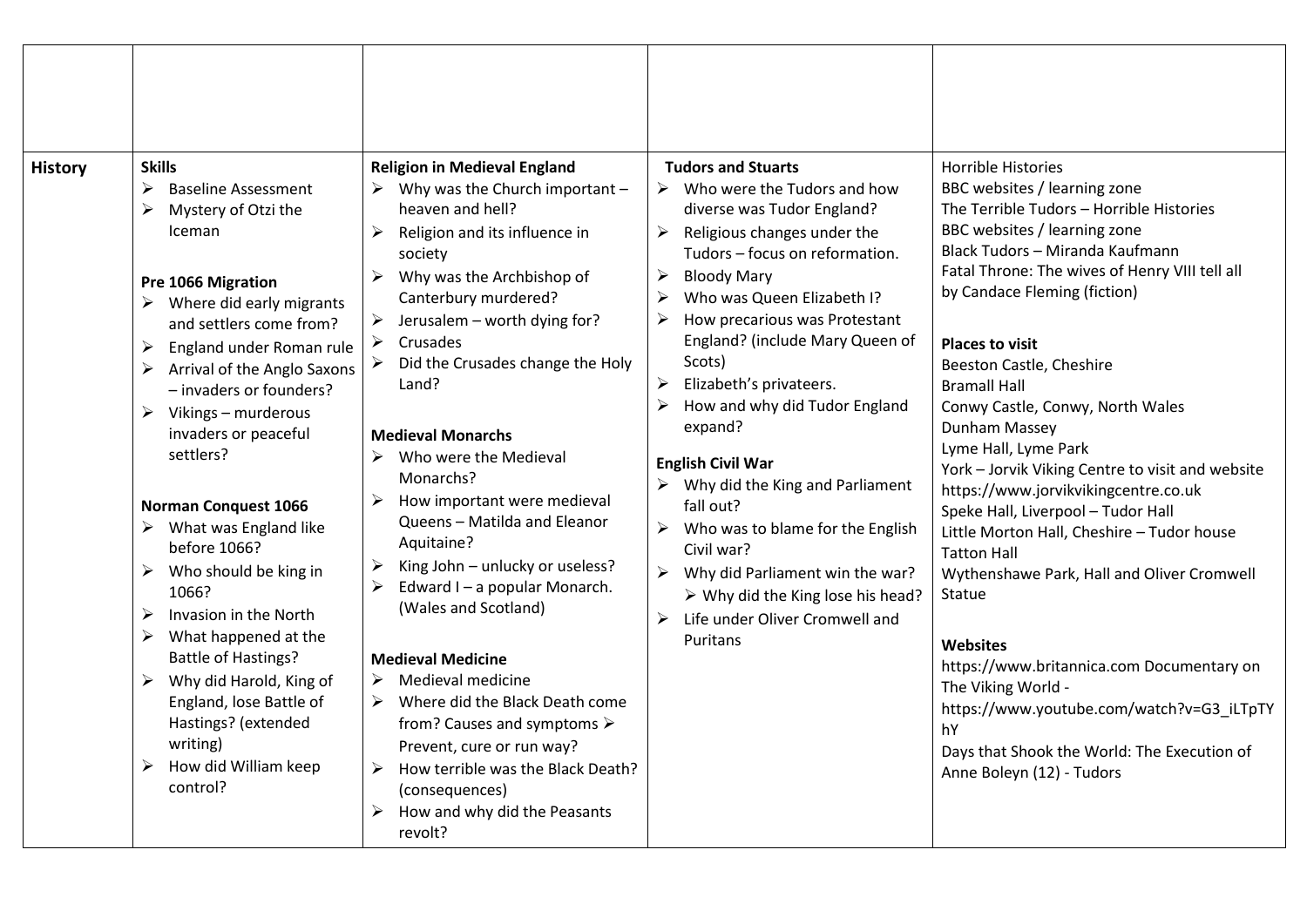|  | $\triangleright$ What did the Peasants revolt<br>achieve? |  |
|--|-----------------------------------------------------------|--|
|  |                                                           |  |
|  |                                                           |  |
|  |                                                           |  |
|  |                                                           |  |
|  |                                                           |  |
|  |                                                           |  |
|  |                                                           |  |
|  |                                                           |  |
|  |                                                           |  |
|  |                                                           |  |
|  |                                                           |  |
|  |                                                           |  |

|  | $\vert$ 'How far did England change after the $\vert$<br><b>Black Death?</b> |  |
|--|------------------------------------------------------------------------------|--|
|  |                                                                              |  |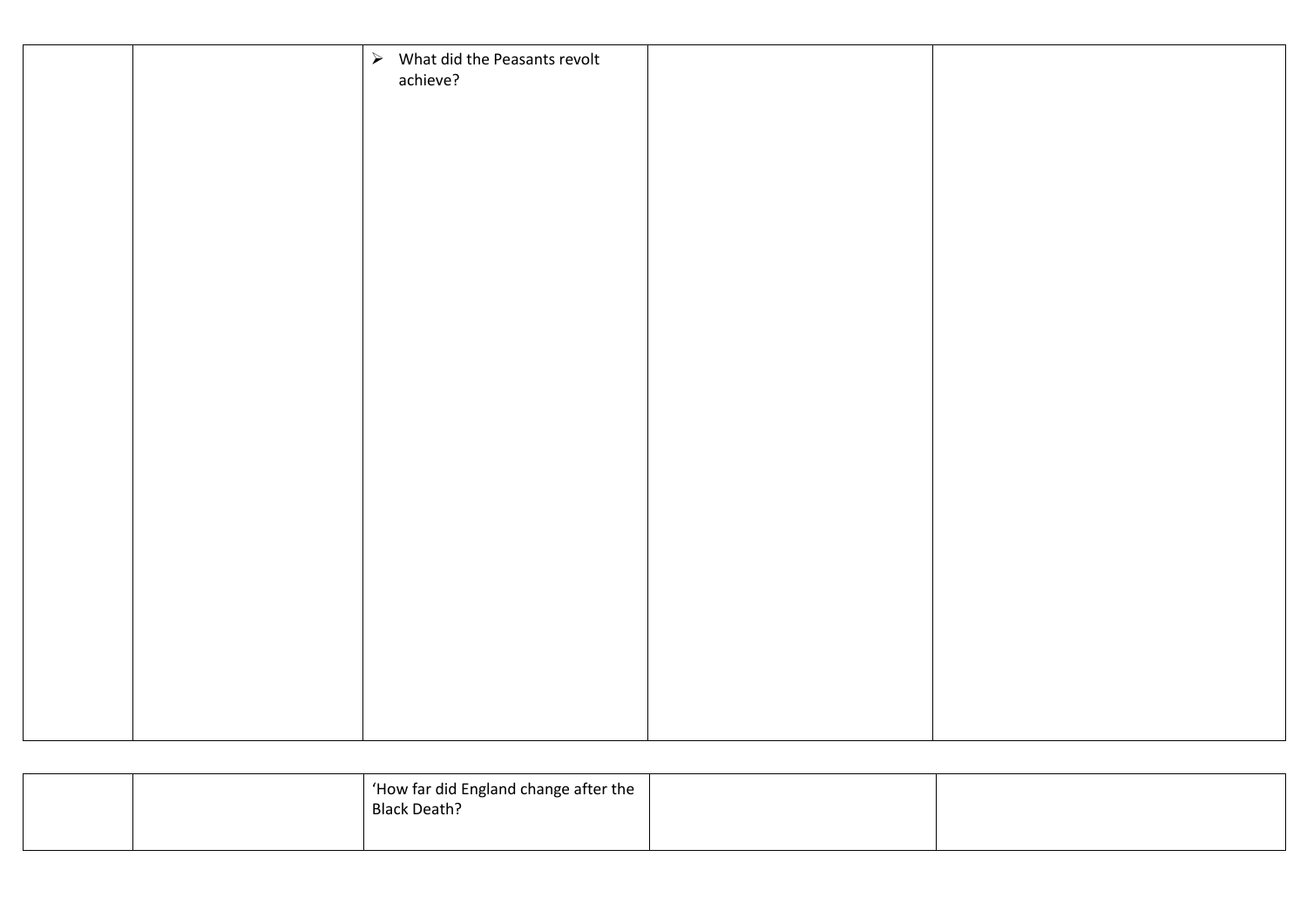| <b>Maths</b> | <b>Place value and four</b><br>operations<br>Adding, subtracting,<br>multiplying and dividing whole<br>numbers and decimals                                                                                                                                                                                                              | Fractions, decimals and percentages<br>Adding and subtracting fractions,<br>fractions of amounts. Converting to<br>decimals and using percentages                                                                                                                                                                                                                                                             | Probability<br>Language of probability, fair games,<br>sample spaces and single event<br>probability                                                                                                                                                                                                                                                                                                   | www.mathswatch.co.uk is used for setting<br>homework and all students have been given a<br>username for this.<br>Other useful websites are                                                                                                                                                                                                                                                                                     |
|--------------|------------------------------------------------------------------------------------------------------------------------------------------------------------------------------------------------------------------------------------------------------------------------------------------------------------------------------------------|---------------------------------------------------------------------------------------------------------------------------------------------------------------------------------------------------------------------------------------------------------------------------------------------------------------------------------------------------------------------------------------------------------------|--------------------------------------------------------------------------------------------------------------------------------------------------------------------------------------------------------------------------------------------------------------------------------------------------------------------------------------------------------------------------------------------------------|--------------------------------------------------------------------------------------------------------------------------------------------------------------------------------------------------------------------------------------------------------------------------------------------------------------------------------------------------------------------------------------------------------------------------------|
|              | <b>Geometry and measure</b><br>Measuring and drawing<br>angles, co-ordinates                                                                                                                                                                                                                                                             | Presenting and analysing data<br>Pictograms, bar charts, pie charts,<br>averages and range                                                                                                                                                                                                                                                                                                                    | Ratio and proportion Percentages<br>of amounts,<br>multiplicative reasoning and ratio                                                                                                                                                                                                                                                                                                                  | <b>BBC Bitesize</b><br>www.mathsisfun.com                                                                                                                                                                                                                                                                                                                                                                                      |
|              | Types of number, powers and<br>roots<br>Multiples, factors, primes,<br>square and cube numbers                                                                                                                                                                                                                                           | <b>Measurement</b><br>Metric units, perimeter, area and<br>volume                                                                                                                                                                                                                                                                                                                                             | Algebra<br>Think of a number, algebra notation<br>and use of letters to represent<br>numbers                                                                                                                                                                                                                                                                                                           |                                                                                                                                                                                                                                                                                                                                                                                                                                |
|              | <b>Angles and shapes Properties</b><br>of 2D and 3D shapes, angle<br>properties and introduction<br>to transformations                                                                                                                                                                                                                   |                                                                                                                                                                                                                                                                                                                                                                                                               |                                                                                                                                                                                                                                                                                                                                                                                                        |                                                                                                                                                                                                                                                                                                                                                                                                                                |
| <b>Music</b> | <b>Vocal Skills</b><br>This term serves as an<br>introduction to Music and to<br>basic vocal skills. We will start<br>with a baseline test to<br>establish prior knowledge We<br>will then seek to build<br>confidence in the students and<br>show them that everyone is<br>capable of singing as part of a<br>group and enjoying making | <b>Rhythm Skills</b><br>Students will explore the feel of<br>different rhythms and learn different<br>ways of notating these - both formal<br>and more creative. They learn how to<br>mix note values, stay in time as a<br>group, follow a leader and experience<br>leading a group.<br>Students will learn to recognise<br>rhythmic patterns by ear and by sight<br>and will gain the skills to compose and | <b>Keyboard skills</b><br>This term will focus on the<br>understanding of treble clef notation.<br>Students will first gain an<br>understanding of notation 'on paper',<br>naming notes and combining this with<br>their knowledge of note values from<br>the Spring term.<br>Students will then spend the majority<br>of the term learning how to transfer<br>their knowledge of treble clef notation | <b>Vocal Skills:</b><br>Research and listen to the four main types of<br>voice -Soprano, Alto, Tenor and Bass and be<br>able to recognise the difference in pitch.<br><b>Rhythm skills:</b><br>Watch the YouTube clip of a Samba band<br>(watch?v=CNW qhfNmtI) and familiarise<br>yourself with the rhythms. Research the<br>different types of instrument used in a Samba<br>band and their names.<br><b>Keyboard Skills:</b> |
|              | music together. This term<br>includes key elements such as<br>warm-up/vocal techniques,<br>pitch, dynamics, articulation,<br>rounds and tonality.                                                                                                                                                                                        | perform their own pieces. In the<br>second half of the term students will<br>transfer their skills to our 30 piece<br>Samba kit to create confident                                                                                                                                                                                                                                                           | into practical skills on the keyboard.<br>They will work toward a performance<br>of a simple melody with a left hand<br>chord accompaniment.                                                                                                                                                                                                                                                           | Watch these two YouTube clips to learn the<br>note names of the Treble Clef and the<br>placement of the note C on the keyboard<br>(watch?v=vi25BFJy5x8 and<br>watch?v=aovVKP02noU                                                                                                                                                                                                                                              |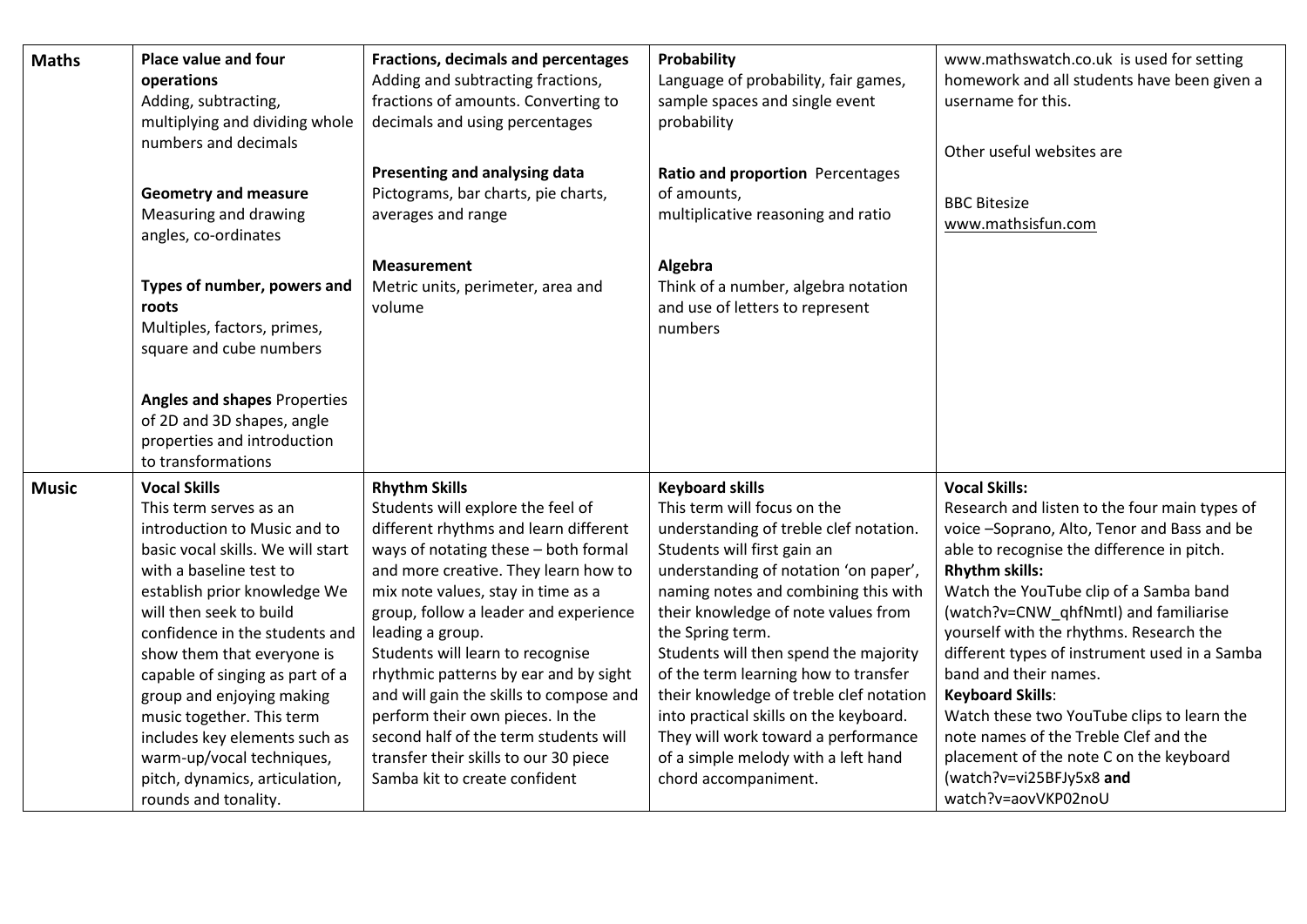|                                       | Students develop an<br>understanding of how to<br>follow a score and sing in<br>harmony. They learn at least<br>two songs and perform these<br>in the Carol Concert as a large<br>choir to complete their<br>assessment.                                                                                                                                                                                                                                 | rhythmic pieces incorporating tempo<br>and dynamic changes.                                                                                                                                                                                               | Students who arrive with a high level<br>of skill will be set alternative pieces to<br>learn which will provide a high level of<br>stretch and challenge.                                                                                                                                                  |                                                                                                          |
|---------------------------------------|----------------------------------------------------------------------------------------------------------------------------------------------------------------------------------------------------------------------------------------------------------------------------------------------------------------------------------------------------------------------------------------------------------------------------------------------------------|-----------------------------------------------------------------------------------------------------------------------------------------------------------------------------------------------------------------------------------------------------------|------------------------------------------------------------------------------------------------------------------------------------------------------------------------------------------------------------------------------------------------------------------------------------------------------------|----------------------------------------------------------------------------------------------------------|
| PE                                    | Girls: Netball, Lacrosse,<br>Handball, Gym<br>Boys: Football, Basketball,<br>Rugby                                                                                                                                                                                                                                                                                                                                                                       | Girls: Handball, Football, OAA, Gym<br>Boys: Lacrosse, HRF, Handball                                                                                                                                                                                      | Girls: Rounders, Athletics, Inter-form<br>Boys: Cricket, Softball, Athletics,<br>Interform                                                                                                                                                                                                                 | Netball, Streetcheer, Football, Rugby,<br>Basketball, Badminton, Athletics, Rounders,<br>Cricket         |
| <b>Religion</b><br>and Ethics<br>(RE) | <b>What is God like?</b><br><b>Descriptions of God</b><br>First cause argument for the<br>existence of God<br>Design argument for the<br>existence of God<br>What is God like in Hinduism?<br>What is God like in Sikhism?<br>What is God like in<br>Christianity?<br>What is the Bible and<br>what does the Bible<br>teach about God?<br>What is the Trinity?<br>What does the nativity<br>story show about Jesus?<br>How did Jesus' ministry<br>start? | Who was Jesus? continued Why<br>did Jesus want to change the<br>world?<br>Who were the disciples? What<br>do the nature miracles show<br>about Jesus?<br>What was the meaning of the<br>Prodigal Son?<br>What were Jesus' teachings on<br>good behaviour? | Judaism:<br>How did Abraham start Judaism?<br>Moses and the Burning Bush<br>What is the Passover? What is<br>Kosher food What is Shabbat?<br>Jewish worship in the synagogue What<br>happens at a Jewish wedding? Why is<br>Rosh Hashanah and Yom Kippur<br>important?<br>Why is Israel important to Jews? | <b>Strictly Kosher documentary</b><br>The Miracle Maker (film)<br>The Prince of Egypt<br>www.request.org |